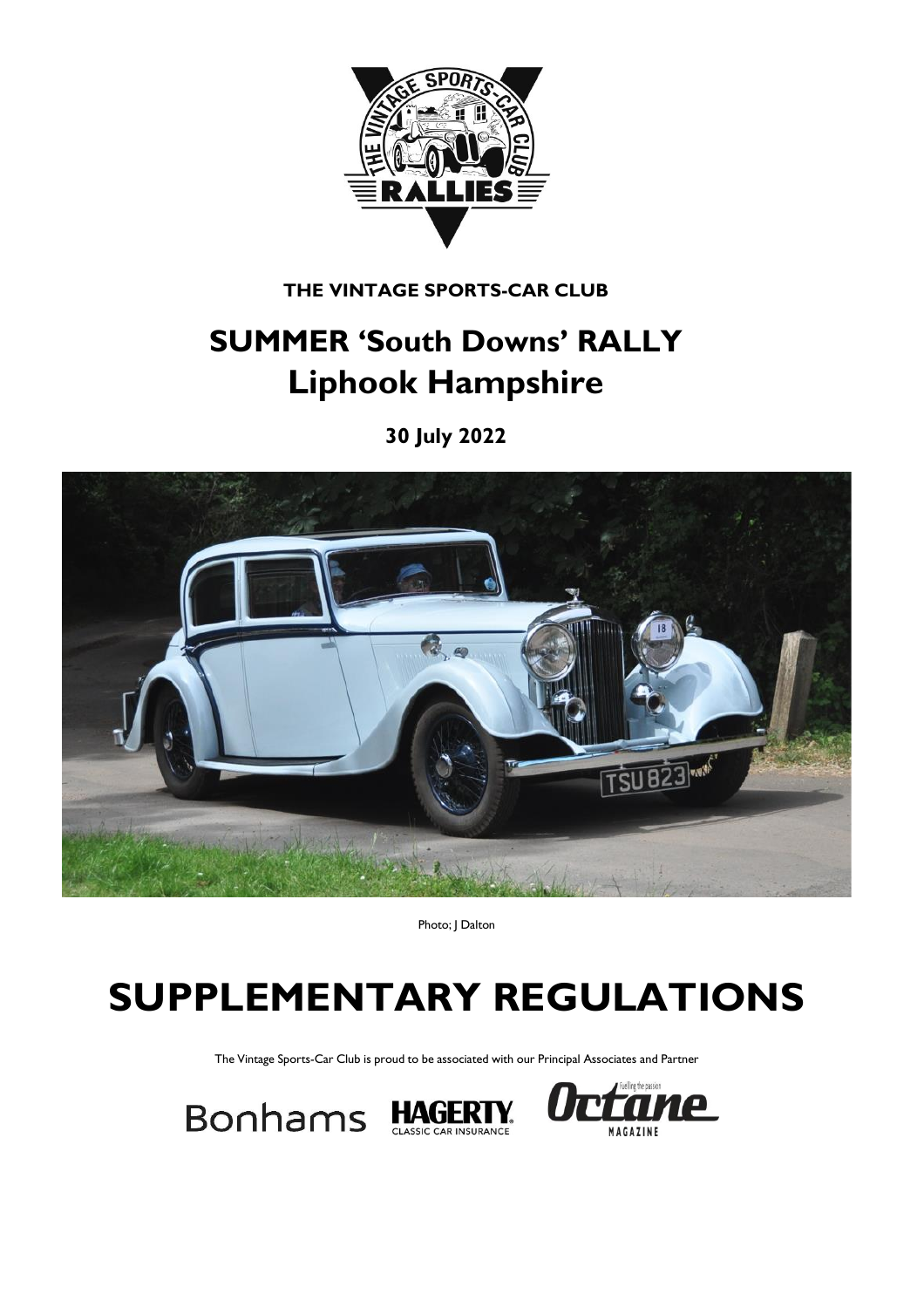

## Vintage Sports-Car Club Ltd **SUMMER 'SOUTH DOWNS' RALLY**

Saturday 30 July 2022

MSUK Permit No –TBC

Held under the General Regulations of Motor Sports UK (incorporating the provisions of the International Sporting Code of the FIA) and these Supplementary Regulations



### **Supplementary Regulations**

1. The Vintage Sports Car Club will organise a Clubmans Permit Vintage Rally and a Clubmans Permit Navigational Rally on 30 July 2022, based at The Deers Hut, Griggs Green, Longmoor Road, Liphook, Hampshire, GU30 7PD OS map 186, MR 824317

The meeting will be governed by the General Regulations of Motorsports UK (incorporating the provisions of the International Sporting Code of the FIA), these Supplementary Regulations and any written instructions that the organising club may issue for the event.

MSUK Event Number – 28650JY30 MSUK Permit Number Vintage Rally – TBC MSUK Permit Number Navigational Rally – TBC

- 2. The route will be approximately 97 miles long using coloured roads and a few white roads.
- 3. OS 1:50,000 Landranger Map Number 197, Chichester & The South Downs will be required for the rally. A short section of the route from the start/finish venue will be on map 186, however competitors will be provided with this map extract at Signing On. Map 197 should be marked Revised March 2017.
- 4. The event is only open to all fully elected members of the organising Club, who have paid their 2021 subscription, and members of the following invited clubs: Historic Rally Car Register Inter Register
- 5. The programme of the meeting will be:
	- 0800 Venue opens
	- 0815 Scrutineering opens.
	- 0930 Car 0 starts first half.
	- 1330 Car 0 starts second half.
- 6. The Vintage Event will consist of four Classes as follows:

| <b>Class</b><br><b>Number</b> | <b>Class</b><br><b>Name</b> | <b>Plotting</b><br><b>Time</b> | <b>Eligibility</b>                   | <b>Speed Category</b> |
|-------------------------------|-----------------------------|--------------------------------|--------------------------------------|-----------------------|
| Class IF                      | Trophy                      | 15 mins                        | Open to all crews (Speed Class One)  | <b>SCI</b>            |
| Class IS                      | Trophy                      | 15 mins                        | Open to all crews (Speed Class Two)  | SC <sub>2</sub>       |
| Class <sub>2</sub>            | Clubmans                    | 30 mins                        | Open to all crews (Speed Class Two)  | SC <sub>2</sub>       |
| Class 3                       | Champagne                   | 45 mins                        | Open to all crews. (Speed Class Two) | SC <sub>2</sub>       |

7. The Invited Event will also consist of four Classes as follows:

| <b>Class</b><br><b>Number</b> | <b>Class Name</b>        |                 |                                                                                                                                                                                                                                  |
|-------------------------------|--------------------------|-----------------|----------------------------------------------------------------------------------------------------------------------------------------------------------------------------------------------------------------------------------|
| Class 4F                      | Invited<br>Expert (Fast) | SCI             | Historic cars as defined above plus all other Vintage (Pre-1931) and Post-Vintage<br>Thoroughbred Cars (without a Buff-Form)                                                                                                     |
| Class <sub>4S</sub>           | Invited<br>Expert (Slow) | SC <sub>2</sub> | Cars defined as Edwardian (Pre-1918), Vintage Light Cars and all 2 wheel braked cars<br>(without a Buff Form)<br>The two Invited Expert Classes will have the same instructions and plotting time as the<br>Trophy Class (above) |
| Class 5i                      | Invited Clubmans         | <b>SCI</b>      | Will receive same instructions and plotting time as Clubmans Class (above)                                                                                                                                                       |
| Class 6i                      | Invited<br>Champagne     | <b>SCI</b>      | Will receive same instructions and plotting time as Champagne Class (above)                                                                                                                                                      |

#### 8. The Event will consist of two average speed categories

| Category<br><b>No</b> | Category<br><b>Name</b> | <b>Average Speed</b>            | <b>Eligibility</b>                                                                                                                   |
|-----------------------|-------------------------|---------------------------------|--------------------------------------------------------------------------------------------------------------------------------------|
|                       | <b>SCI</b>              | Will run between 19 - 25mph     | All other vintage and PVT cars<br>All Historic cars                                                                                  |
|                       | SC <sub>2</sub>         | Will run between 18 - 22<br>mph | Cars entered in Classes 1, 2 & 4S defined as Edwardian or Vintage Light<br>Cars and all 2 wheel braked cars.<br>All cars in Class 3. |

The Organisers reserve the right to re-classify entries and Speed Categories at their discretion.

9. Apart from a 'roamer', pencils and eraser, no additional navigational instruments will be required. Average-speed tables will be useful.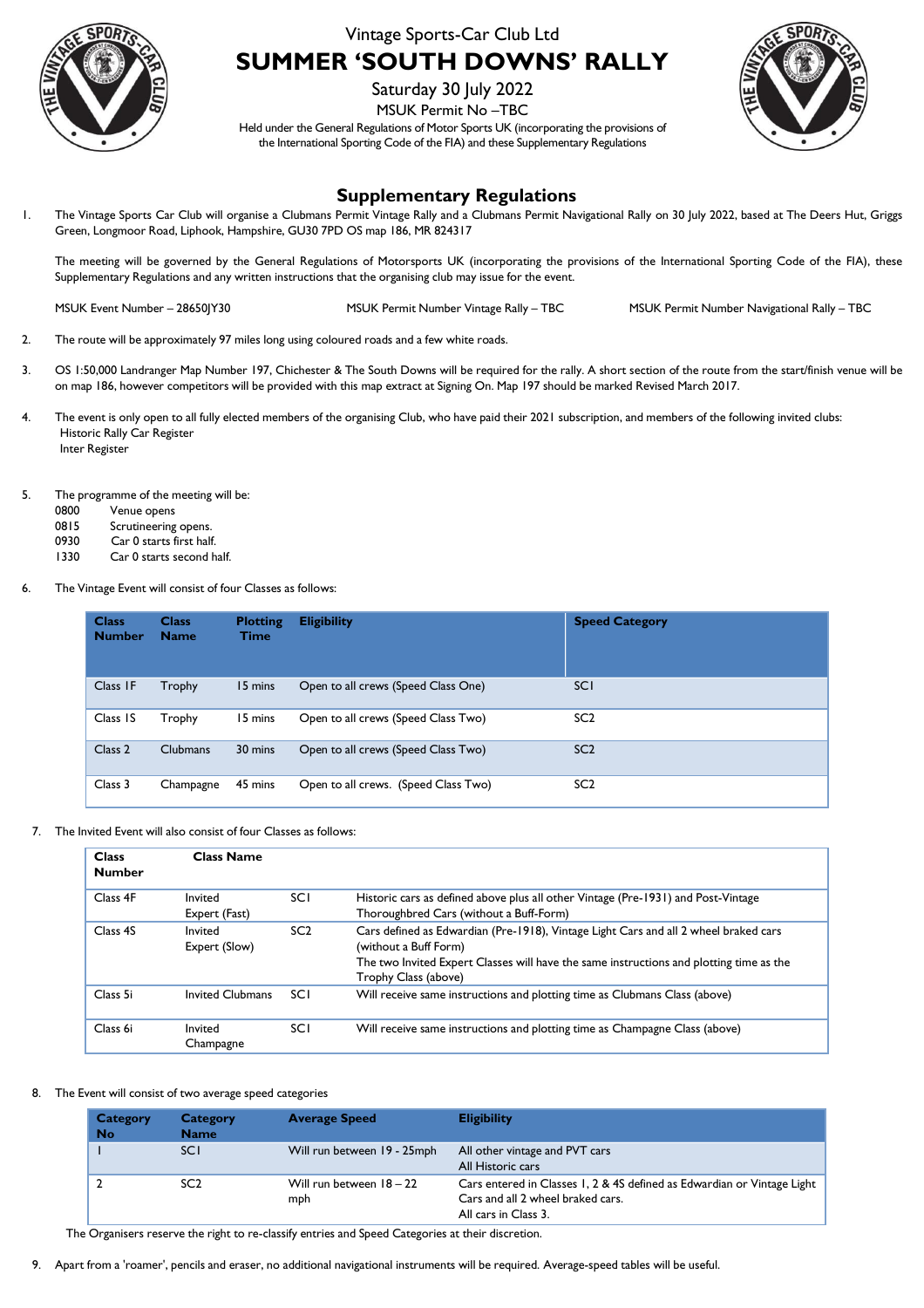10. Awards will be presented as follows:

- First, Second and Third Class awards based on performance within the Trophy Class to drivers and VSCC member navigators.
- Most Meritorious Performance at the Organisers' discretion
- Bottles of Champagne to the winners of the Clubmans and Champagne Classes and to the Invited Experts Class
- There will be a Marshals' Draw with the winners receiving Beer from The Wriggly Monkey Brewery.
- 11. The Entry List opens on publication of these Regulations and closes on 18<sup>th</sup> July 2022. The entry fee is £90. The lunch time halt is at a pub managed by the ex-manager of the catering services at Silverstone, so will be offering a 'club friendly' option! Each entry must be made on an official entry form or on-line and be accompanied by the appropriate fee. Lunches need to be pre booked, please fill out the box indicating the number of lunches on the entry form. Payment will be on the day.
- 12. Trophy Class cars must comply with the VSCC's Eligibility of Cars (2018), and have an Eligibility 2018 Document for the car entered before the entry will be accepted. The Clubman and Champagne Classes are open to any pre-war car, with no requirement for an Eligibility Document to be filed. Historic Cars Entrants are welcomed from the invited clubs below (or the VSCC) driving early post-war historic cars that fit the following definition: Historic Category 1 Road Rally Cars: All post war cars manufactured before 1 January 1968 and any car manufactured after 1968 that is of a type made before that date. Also eligible are any pre 1940 cars (without a VSCC Buff-Form) entered in the Expert Class (equivalent of Trophy Class). All vehicles must comply with MSUK Technical Regulations, All competing cars must comply with current legislation covering Road Fund Licence including changes that came into effect from 1<sup>st</sup> October 2014. It is the Competitors' responsibility to ensure their vehicle complies with the Road Traffic Act(s) and must be insured for 'Rally Use'. "It is recommended that competitors to carry a securely mounted fire extinguisher of a minimum size of 1.75 litres of AFFF or similar. The VSCC do not allow Halon/BCF types, as these are not allowed in the UK.
- 13. The maximum entry for the meeting is 60, the minimum is 25. Entries will be selected in line with the Club's policy, should the event be oversubscribed. Entries will be acknowledged (D16.1) by return and the entry fee may be refunded if the entry is cancelled before the closing date or if the event is cancelled. Entries withdrawn after the issue of Competitors' Instructions are subject to an administration fee in line with published Club policy.
- 14. The Secretary of the Meeting to whom all entries must be sent is:- Andrew Tarring, VSCC, The Old Post Office, West Street, Chipping Norton, Oxfordshire, OX7 5EL. Cheques should be made payable to the VSCC Ltd.
- 15. Officials: Club Steward Robert Ellis Clerk of the Course Dick Patten Deputy Clerk of the Course tbc the the the chief Marshal Chief Marshal Kimberley Sanford-Patten Chief Timekeeper **Andrew Tarring** MSUK Chief Scrutineer **the Safety Officer/Driving Standards Observer** tbc Safety Officer/Driving Standards Observer tbc
- 16. Provisional results will be published as soon as possible after the event. A copy of the results will be sent by post or email within 7 days of the event. (D26.1.3)
- 17. These must be fixed to the front and rear of the car before the start and removed at the finish or on retirement from the event. (R6.1)
- 18. Car Number 1 will start at 09.30 hrs with the rest following at 1minute intervals. Your start time is calculated by adding your start number in minutes to 0930 hrs. E.g. Car 29 will start at 0959 hrs. Competitors will be required to make up lateness at the restart following the 'comfort halt'. (R12.6)
- 19. Marking and Penalties will be as MSUK General Regulations R13 except as modified below (items in brackets refer to MSUK Competitors & Officials Yearbook Section R, Chart 13 reference):

| Item         | <b>Description</b>                                                                                                                | <b>Penalty</b>          |
|--------------|-----------------------------------------------------------------------------------------------------------------------------------|-------------------------|
| a)           | Late arrival at a time control (j)                                                                                                | I Minute                |
| $\mathbf{b}$ | Early arrival at a time control (h)                                                                                               | I Minute                |
| c)           | Each Additional Crew Member over the age of 12 (Trophy and Clubmans only)                                                         | 10 Minutes per Person   |
|              | Unlimited additional passengers allowed for Novices and Champagne Classes.                                                        |                         |
| d)           | Missing a Route Check, Passage Control, or Secret Check or copying the code onto the time card incorrectly (d)                    | 10 Minutes per Offence  |
| $\epsilon)$  | Passing a Control Twice (c)                                                                                                       | 15 Minutes per Offence  |
| f)           | Entering a Control from the wrong direction (c)                                                                                   | 15 Minutes per Offence  |
| g)           | Missing a Time Control (b)                                                                                                        | 30 Minutes per Offence  |
| h)           | Loitering (defined in SR26)                                                                                                       | 30 Minutes per Offence  |
| i)           | Covering the distance between two consecutive time controls over 4 miles apart in less than $\frac{3}{4}$ of the time allowed (I) | 30 Minutes per Offence  |
|              | Breach of any statutory requirement concerning the driving of a motor vehicle, including failure to observe mandatory             | 200 Minutes per Offence |
|              | road signs (k)                                                                                                                    |                         |
| $\mathsf{k}$ | Driving in a manner likely to bring the club and/or motorsport into disrepute or making excessive noise (m)(n)                    | <b>Exclusion</b>        |
|              | Using any global or other positioning and/or measuring device (defined in SR27)                                                   | Exclusion               |

20. All other General Regulations of the MSUK apply as written, except for the following, which are modified:

- a) **G11** Driving Standards Observers will be appointed as Judges of Fact.
- b) **R5.4.3** Only the entrant may drive during the competition.
- c) **R10.4.5** Average Speeds for Speed Category 1 will not exceed 25 mph. Average Speeds for Speed Category 2 will not exceed 22 mph.
- d) **R11.1** Manned controls will open 15 minutes before the due time of car 1 and close 31 minutes after the due time of the last car.
- e) R12.2.1 & R12.2.2 Scheduled Timing will be used. The time recorded will be the time that the car stops at the control. Competitors early or late at a control may be an equal amount early or late at a succeeding control without further time penalty.
- f) **R12.8.3** Competitors will be timed to the previous whole minute by the Marshals' official time pieces. (A clock will be on display at the start to enable you to set your watch to 'Rally Time'.)
- g) **R11.3** Controls and route checks will be established on the route. The position of these may not be disclosed in advance. Checks will be either manned points (Passage Controls), or unmanned (Route Checks) which will consist of Route Boards bearing code letters which must be copied exactly onto your time card, in the correct place, to avoid penalty.
- h) **R15.2.2** Ties will be decided by the 'furthest cleanest' method, should this fail to resolve the matter a tie will be declared.
- i) **H.31.1.5. (ROADWORTHYNESS)** An entrant shall, before the event, satisfy himself as to the eligibility and safety of the vehicle and safety equipment and the competence of its driver.
- j) **H.31.1.6. (ROADWORTHYNESS)** An entrant shall furthermore ensure that a vehicle is maintained in an eligible and safe condition throughout the event or meeting.
- H31.1.7. (ROADWORTHYNESS) The act of presenting a vehicle and safety equipment for official scrutiny shall be deemed a declaration of its fitness and eligibility for the event and an acceptance of the consequences of such a declaration not being valid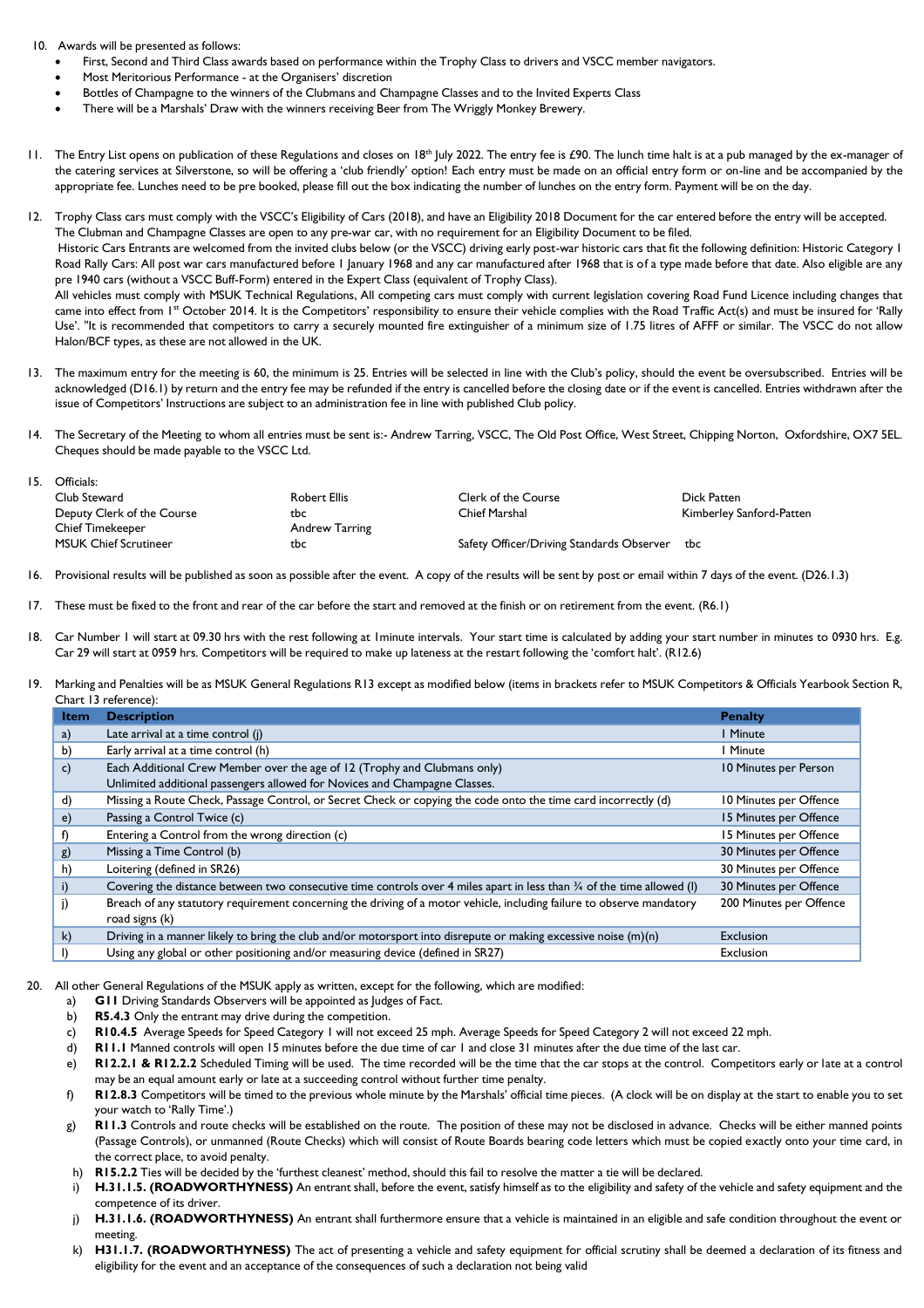- 21. Competitors' Instructions will be emailed or posted approximately 10 days before the event and posted on the Club's website for members to read. These Instructions will include an entry list by Class and Speed Category entered. Competitors wishing to change Class or Speed Category must notify the Secretary of the Meeting no later than 5pm on the Monday before the event. Any changes requested after this time will be at the discretion of the Steward.
- 22. All Competitors must have Insurance in place which provides Third Party Liability cover that complies with the Road Traffic Act. This can be an extension to the existing motor policy for the car or purchased via the event organisers. If a competitor uses an extension to an existing policy, they will be required to sign a declaration that the cover complies with the requirements of the Road Traffic Act. Any responsibility for a fraudulent or misleading declaration about existing cover lies with the competitor.

If a competitor wishes to purchase cover via the organisers then they can do so prior to the event at an additional cost of £35 providing they comply with the following.

**Age 19 years or over**

**Has held a full licence for a minimum of 6 months**

**Has no more than 6 points of their licence**

#### **Has had no more than 1 fault claim in the last 3 years**

Anyone aged less than 19 years old will also be accepted at the same price should their co-driver be a more senior member of their family or over 25. Any competitor, who falls outside these parameters, may be offered cover at the standard price (or a higher price) depending on circumstances. These competitors must ask the event organisers to obtain agreement from REIS prior to the event. The Event Organiser's RTA scheme is provided by REIS and underwritten by Chaucer Insurance.

- 23. There will be no penalty for bringing your car to the event on a trailer. If you are able to park trailers, tow cars and tender cars elsewhere please do so. There is limited parking space for trailers, tow cars and tender cars at the Start/Finish venue. Competitors will be asked to indicate on the Declaration Form if they are planning to bring tow cars etc, to give the organisers an indication of how many to expect.
- 24. 'Finding Your Way'. If you would like a copy of this introduction to rally navigation and timing by Dick Patten & Robert Ellis simply email Comps@VSCC.CO.UK , or please enclose a 9 x 4 SAE with your entry form and request a copy, or download by CLICKING HERE
- 25. Loitering is defined as deliberately attempting to gain a time advantage by driving unduly slowly, or stopping, within direct line of sight along the road preceding the Control (other than to obey traffic regulations/road conditions). Penalties will be applied as detailed in SR.20(h).
- 26. Competitors will be required to complete a declaration regarding the use of Navigational Aids as part of the event entry form, confirming they understand the following regulations and the associated penalties for breach of this regulation.

**PRE-WAR ENTRANTS (CLASSES 1,2 &3)** 'Use of **ANY** global or other positioning , any car-driven distance recorder or average speed calculating device of post-1940 design; and/or any digital display clock, calculator or other device which is attached to the car' IS PROHIBITED.

**ENTRANTS IN THE INVITED / HISTORIC CLASSES (4-6)** are allowed to use a Halda, Brantz or similar device driven by the car that measures distance. Dashboard mounted digital clocks/ watches are also allowed. Electronic devices that can calculate average speeds or locate position by satellite (either car mounted or separate) are **NOT** allowed. Entrants **MUS**T either: disconnect any equipment of this kind or seal and tape it up so that it cannot be used, and declare as such on their pre-event declaration.

- 27. The Organisers' mileages shall be deemed correct and are not subject to protests.
- 28. *Force Majeure* notwithstanding, the Organisers reserve the right to delete penalties at any control or check and/or delete any part of the route from the results if they deem it fairer to do so.
- 29. Any notice displayed at the start or en-route bearing an official's signature shall have the same authority as these SR's.
- 30. Any appeal or protest must be lodged in accordance with C5 & C6.
- 31. A range of accommodation is available in the area.

#### **SAFETY, HEALTH, ENVIRONMENT AND FIRE (SHEF) AT THE VINTAGE SPORTS-CAR CLUB (VSCC) AND DURING VSCC EVENTS**

It is the Policy of the Vintage Sports-Car Club (the Club) to operate in a positive culture of safety, health, and environmental protection throughout its entire business and sporting activities. To this end, the Club will coordinate all relevant activities under the collective heading of Safety, Health, Environment and Fire, or 'SHEF'.

The Club fully recognises the potential risks in its activities, the application of relevant legislation, and that it has the ultimate legal responsibility in these matters both in the workplace and at the Club's events. Accordingly, the President accepts overall responsibility for policy formulation and effective implementation of that policy. In turn, all employees, competitors, officials, and volunteer helpers are responsible for all SHEF duties allocated to them, either directly, or as a result of the Club's SHEF policy. Members of the public at Club events, whether paying or not, will be advised of their responsibilities as a result of their decision to spectate.

In pursuance of this policy, the Club will progressively identify all hazards and take measures to reduce risk. Motor Sport is spectacular and exciting, providing enjoyment to competitors and spectators alike, but there are many aspects of the sport which carry inherent risk. Much of this risk cannot be eliminated totally, and the emphasis must therefore be placed on controlling the risk through effective risk management systems. The purpose of such Risk Management will be elimination of the risk where possible, or to reduce the risk to levels which are demonstrably As Low As Reasonably Practicable (ALARP) where it cannot.

Throughout all of its activities, the Club will appoint an appropriate number of competent persons to implement the Club's SHEF procedures. In addition, a number of SHEF committees are established to ensure proper consideration of all risk factors, Committee members and other competent persons may be employees or volunteers. Competence will be guaranteed by formal training, the maintenance of records and, for motor sports events, full compliance with the rules and regulations of Motor Sports UK (MSUK), the governing body of the sport in the UK, and the venue owners.

P. Tunnicliffe, President, November 2020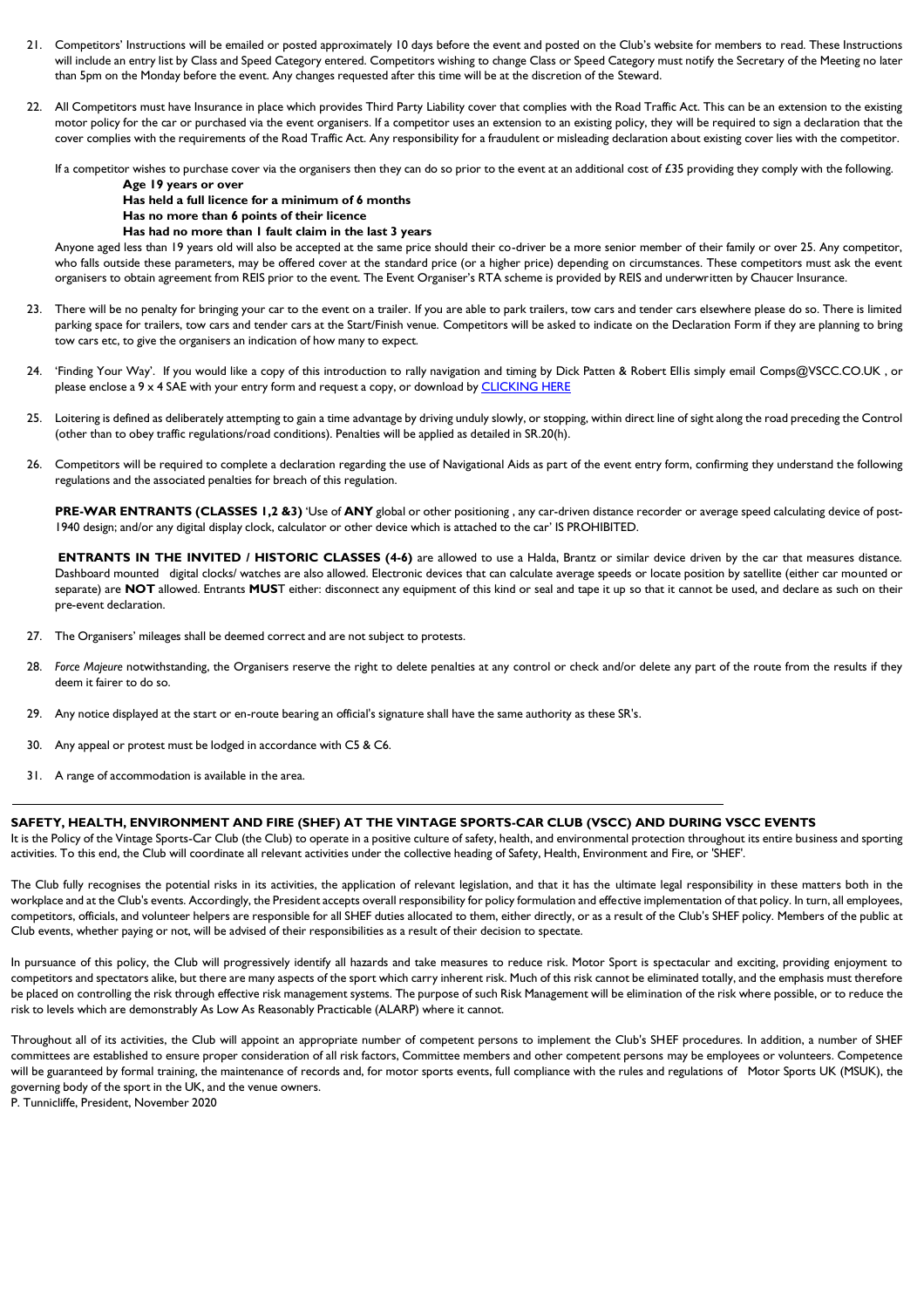

## **Competitor Form**<br>Main Driver

| <b>Competitor/Process Number</b> |  |
|----------------------------------|--|
| <b>Full Name</b>                 |  |
| <b>Address</b>                   |  |
| <b>Contact Number</b>            |  |
| <b>Date of Birth</b>             |  |
| <b>Vehicle Make/Model</b>        |  |
| <b>Registration</b>              |  |

Co Driver (only complete should this person be sharing the driving with the main driver)

| <b>Competitor/Process Number</b> |  |
|----------------------------------|--|
| <b>Full Name</b>                 |  |
| <b>Address</b>                   |  |
| <b>Contact Number</b>            |  |
| <b>Date of Birth</b>             |  |
| <b>Vehicle Make/Model</b>        |  |
| <b>Registration</b>              |  |

Reis Motorsport Insurance Unit 4 Wheatcroft Business Park, Landmere Lane, Edwalton, Nottingham NG12 4DG<br>T: 0115 965 1020 F: 0115 965 1021 E: contact@reis.co.uk W: www.reis.co.uk 1. University of the Mathematical China of Interactor Packing China and Mathematical Conduct Authority No. 306164.<br>Registered in England and Wales No. 02962445. Registered Office: 45 Westerham Road, Sevenceis, Kent TN13 2Q

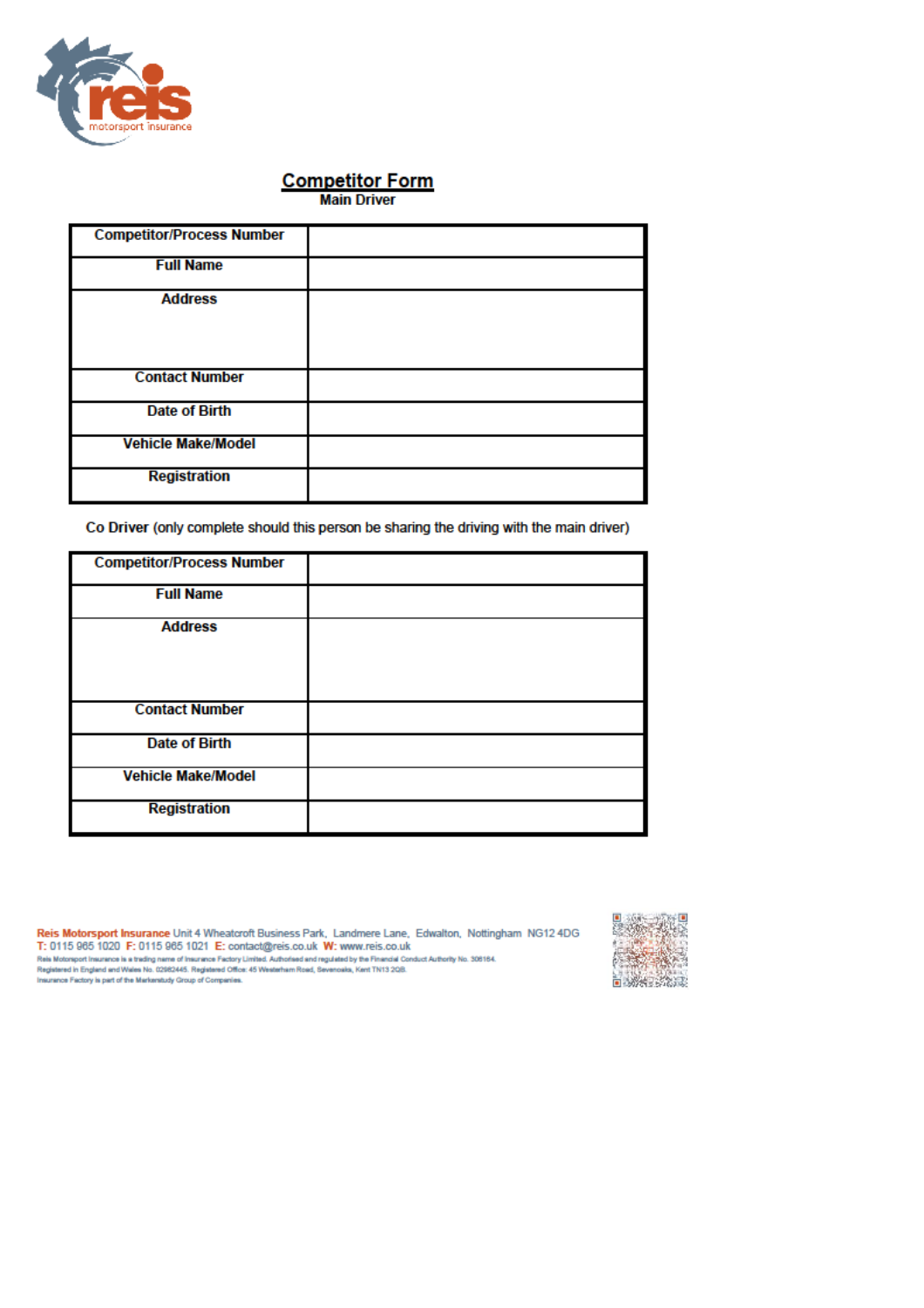

## VINTAGE SPORTS-CAR CLUB



### Summer (South Downs) Rally 2022

'Held under the General Regulations of Motorsport UK (incorporating the provisions of the International Sporting Code of the FIA) and the Supplementary Regulations'

|                                                              |  | NAVIGATOR'S SURNAME: University of the University of the University of the University of the University of the |                                                                                                                                                   |  |  |  |
|--------------------------------------------------------------|--|----------------------------------------------------------------------------------------------------------------|---------------------------------------------------------------------------------------------------------------------------------------------------|--|--|--|
|                                                              |  |                                                                                                                |                                                                                                                                                   |  |  |  |
|                                                              |  |                                                                                                                |                                                                                                                                                   |  |  |  |
|                                                              |  |                                                                                                                | $\overbrace{\text{POSTCODE:}}$                                                                                                                    |  |  |  |
|                                                              |  |                                                                                                                |                                                                                                                                                   |  |  |  |
|                                                              |  |                                                                                                                |                                                                                                                                                   |  |  |  |
|                                                              |  |                                                                                                                |                                                                                                                                                   |  |  |  |
|                                                              |  |                                                                                                                |                                                                                                                                                   |  |  |  |
|                                                              |  |                                                                                                                | REG NO (*): ____________________________CAPACITY (*): _________BODY TYPE (*): ______________________S'CHARGED? (*) YES/NO                         |  |  |  |
| Select Your Payment Method (*):                              |  |                                                                                                                |                                                                                                                                                   |  |  |  |
|                                                              |  |                                                                                                                | The Class I wish to enter is: (*) Clubmans / Champagne / Trophy Class Fast / Trophy Class Slow / Invited Trophy Fast / Invited Clubmans / Invited |  |  |  |
| Champagne / Invited Trophy Slow                              |  |                                                                                                                |                                                                                                                                                   |  |  |  |
| Please enter any additional notes:                           |  |                                                                                                                |                                                                                                                                                   |  |  |  |
| Please answer these additional questions                     |  |                                                                                                                |                                                                                                                                                   |  |  |  |
| The speed category I wish to enter is: $I - Fast$ / 2 - Slow |  |                                                                                                                |                                                                                                                                                   |  |  |  |
| Navigator VSCC Member ? Yes / No                             |  |                                                                                                                |                                                                                                                                                   |  |  |  |
|                                                              |  |                                                                                                                |                                                                                                                                                   |  |  |  |

Navigator VSCC Member ? Yes / No I confirm that I understand that using any global or other positioning device (R18.6.4), any cardriven distance recorder or average speed calculating device of post-1940 design, and/or other device which is attached to the car will result in my exclusion Yes  $\left/$  No  $\left/$   $\right/$ Please advise details of any recent marshalling duties on VSCC events Please advise details of any recent rejections from VSCC events My car is two wheel braked Yes / No Navigator email address If entering the invited Club please confirm which Class and Speed here;

How many lunches will be required:  $0$  / 1 / 2 / 3 / 4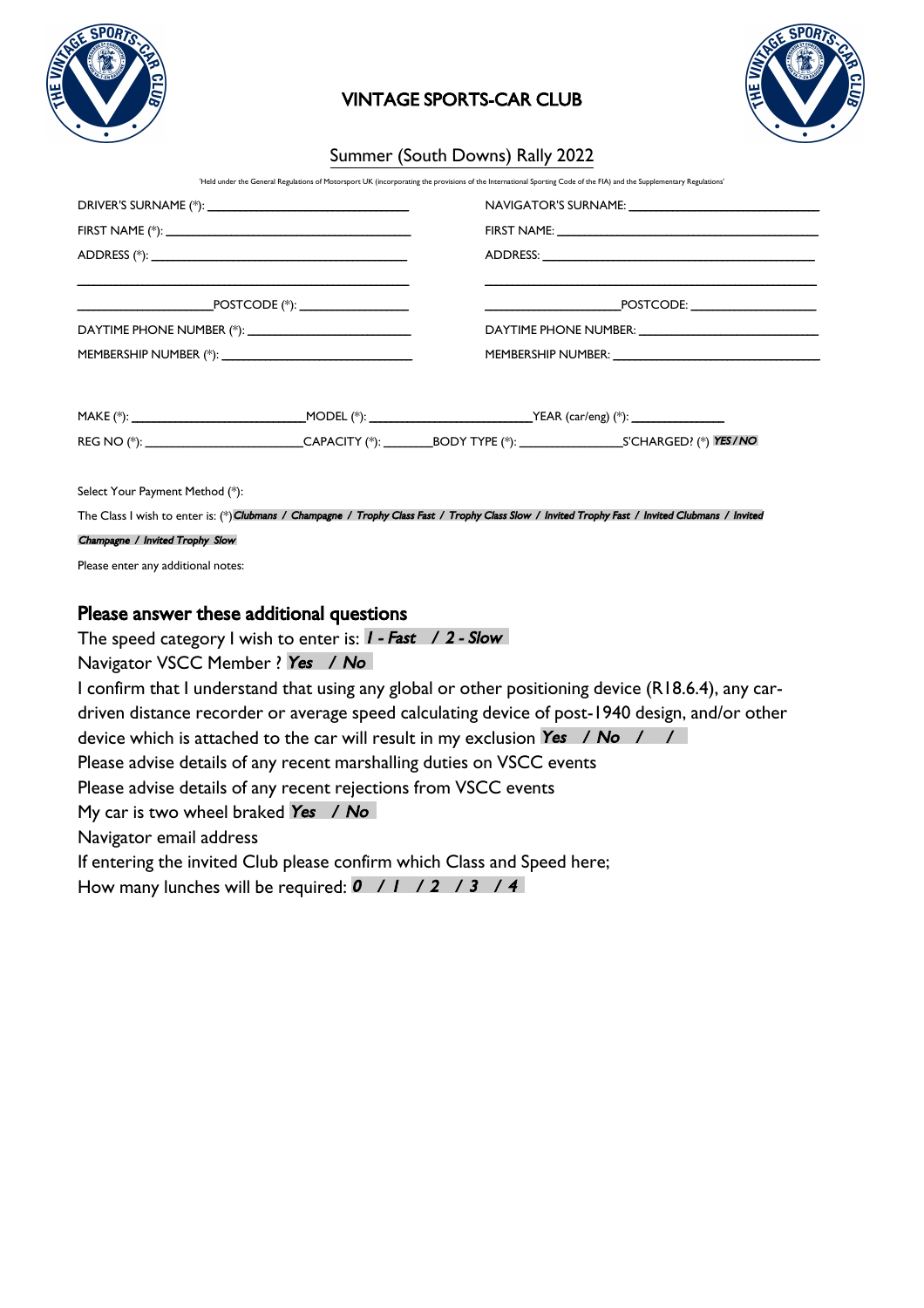ore, *'I declare that I have been given the opportunity to read the General Regulations of the Motorsport UK and, if any, the Supplementary Regulations for this eve* and agree to be bound by them. I declare that I am physically and mentally fit to take part in the event and I am competent to do so. I acknowledge that I understand the nature and type of the competition and the potential risk inherent with motor sport and agree to accept that risk. 'I understand that motorsport can be dangerous and accidents causing death, injury, disability and property damage can and do happen. I understand that these risks may give rise to my suffering personal injury or other loss and I acknowledge and accept these risks. In consideration of the acceptance of this entry I agree that neither any one of or any combination of Motorsport UK and its associated clubs, the organisers, the track owners or other occupiers, the promoters and their respective officers, servants, representatives and agents (the "Parties") shall have any liability for loss or damage which may be sustained or incurred by me as a result of participation in the Event including but not limited to damage to property, economic loss,<br>consequential loss or financial loss howsoever ncial loss howsoever caused. Nothing in this clause is intended to or shall be deemed to exclude or limit liability for death or personal injury. To the fullest extent permitted by law I agree to indemnify and hold harmless each of the Parties in respect of any loss or damage whatsoever and howsoever arising from my<br>participation in this event. 'I declare that to the best relates and that the vehicle entered is suitable and roadworthy for the event having regard to the course and the speeds which will be reached'. 'I declare that the use of the vehicle hereby entered will be covered by insurance as required by the law which is valid for such part of this event as shall take place on roads as defined by the law. I declare that the vehicle entered is registered, taxed, has a valid MOT certificate (where appropriate) and is roadworthy as required by law.' (c) If I am the Parent or Guardian of the driver 'I understand that I shall have the right to be present during any procedure being carried out under the Supplementary Regulations issued for this event and the General Regulations of Motorsport UK.' As the Parent/Guardian 'I confirm that I have acquainted myself and the minor with Motorsport UK General Regulations, agree to pay any appropriate charges and fees pursuant to those Regulations (to include any appendices thereto) and hereby agree to be bound by those Regulations and submit myself without reserve to the consequences resulting from those Regulations (and any subsequent alteration thereof). Further, I agree to pay as liquidated damages any fines imposed upon me<br>up to the maxima set out in Part 3, Appendix I.' up to the maxima set out in Part 3, Appendix 1.' Where the Parent is not present there must be a Guardian who must prod<br>Parent/Guardian to act as their representative. 'I have read and fully understood the regulations for parative. 'I have read and fully understood the regulations for Control of Drugs and Alcohol as contained in the Competitors' and Officials' Yearbook Regulations C1.1.7, D35.1, G15.1.4, H38 and have also fully familiarised myself with the information on the web sites referred to (www.motorsportuk.org,<br>www.ukad.org.uk and www.wada-ama.org) in particul www.ukad.org.uk and www.wada-ama.org) in particular the UK Anti Doping Rules which have been adopted by Motorsport UK. 'Further, if I am count or Guardian of a minor then in addition to the deemed consent to the testing of that minor UK (Anti-Doping Rule 5.7.2) I hereby confirm that I give such consent for the minor concerned to be so tested.' Entrants must respect that Motorsport UK have the right to require alcohol and illicit drugs testing on any Person howsoever connected with any<br>Entry operating within a Motorsport UK Permitted E substitution for any procedure undertaken by or at the instance of UK Anti-Doping (D.35.1.1). 13.1.5. Every entrant shall sign the following declaration: 'I hereby agree to abide by the Motorsport UK Safeguarding Policy and Guidelines and the National Sporting Code of Conduct.'

#### State your age if under 18 \_\_\_\_\_\_\_\_\_\_ If the Entrant/Driver is under 18 yrs, this form must be countersigned by the appropriate Parent or Guardian.

| Telephone Number 2008 Communication of the Communication of the Communication of the Communication of the Communication of the Communication of the Communication of the Communication of the Communication of the Communicati                                                                                                                                                                                                                                                                                                       |  |  |  |  |  |
|--------------------------------------------------------------------------------------------------------------------------------------------------------------------------------------------------------------------------------------------------------------------------------------------------------------------------------------------------------------------------------------------------------------------------------------------------------------------------------------------------------------------------------------|--|--|--|--|--|
|                                                                                                                                                                                                                                                                                                                                                                                                                                                                                                                                      |  |  |  |  |  |
|                                                                                                                                                                                                                                                                                                                                                                                                                                                                                                                                      |  |  |  |  |  |
| This form, along with the entry fee (90.00) 1/2 price if under 30 on 1st January 2022<br>by 18th July 2022. Cheques to be made payable to the VSCC Ltd.<br>NOTE: Please do not include fees for other meetings in your cheque.<br>(If you are making an entry by fax, both sides are required and your cheque (if applicable) must be received by the closing date for the entry to be valid.)<br>Please tick here if you are a VSCC Account Holder<br>ONLY FOR PAYMENT BY VISA / MASTERCARD / DELTA / SWITCH (delete as applicable) |  |  |  |  |  |
|                                                                                                                                                                                                                                                                                                                                                                                                                                                                                                                                      |  |  |  |  |  |
|                                                                                                                                                                                                                                                                                                                                                                                                                                                                                                                                      |  |  |  |  |  |
|                                                                                                                                                                                                                                                                                                                                                                                                                                                                                                                                      |  |  |  |  |  |
|                                                                                                                                                                                                                                                                                                                                                                                                                                                                                                                                      |  |  |  |  |  |
| <b>VSCC Eligibility</b><br>Is the car new to you? Yes / No                                                                                                                                                                                                                                                                                                                                                                                                                                                                           |  |  |  |  |  |
| Or to the club? Yes / No                                                                                                                                                                                                                                                                                                                                                                                                                                                                                                             |  |  |  |  |  |
| Or have you made any alterations that are likely to affect the performance? Yes / No                                                                                                                                                                                                                                                                                                                                                                                                                                                 |  |  |  |  |  |
| (If yes please note these on the reverse of the form or a seperate attached sheet)                                                                                                                                                                                                                                                                                                                                                                                                                                                   |  |  |  |  |  |
| I HAVE READ THE VSCC'S ELIGIBILITY OF CARS LEAFLET (2002) AND UNDERSTAND THAT THE CLUB WILL DEFINE MY CAR AS STANDARD, MODIFIED, OR                                                                                                                                                                                                                                                                                                                                                                                                  |  |  |  |  |  |

SPECIAL ACCORDING TO INSPECTION OR THE INFORMATION PRESENTED

Has this car been issued with an eligibility 2000 passport (buff passport)? Yes / No